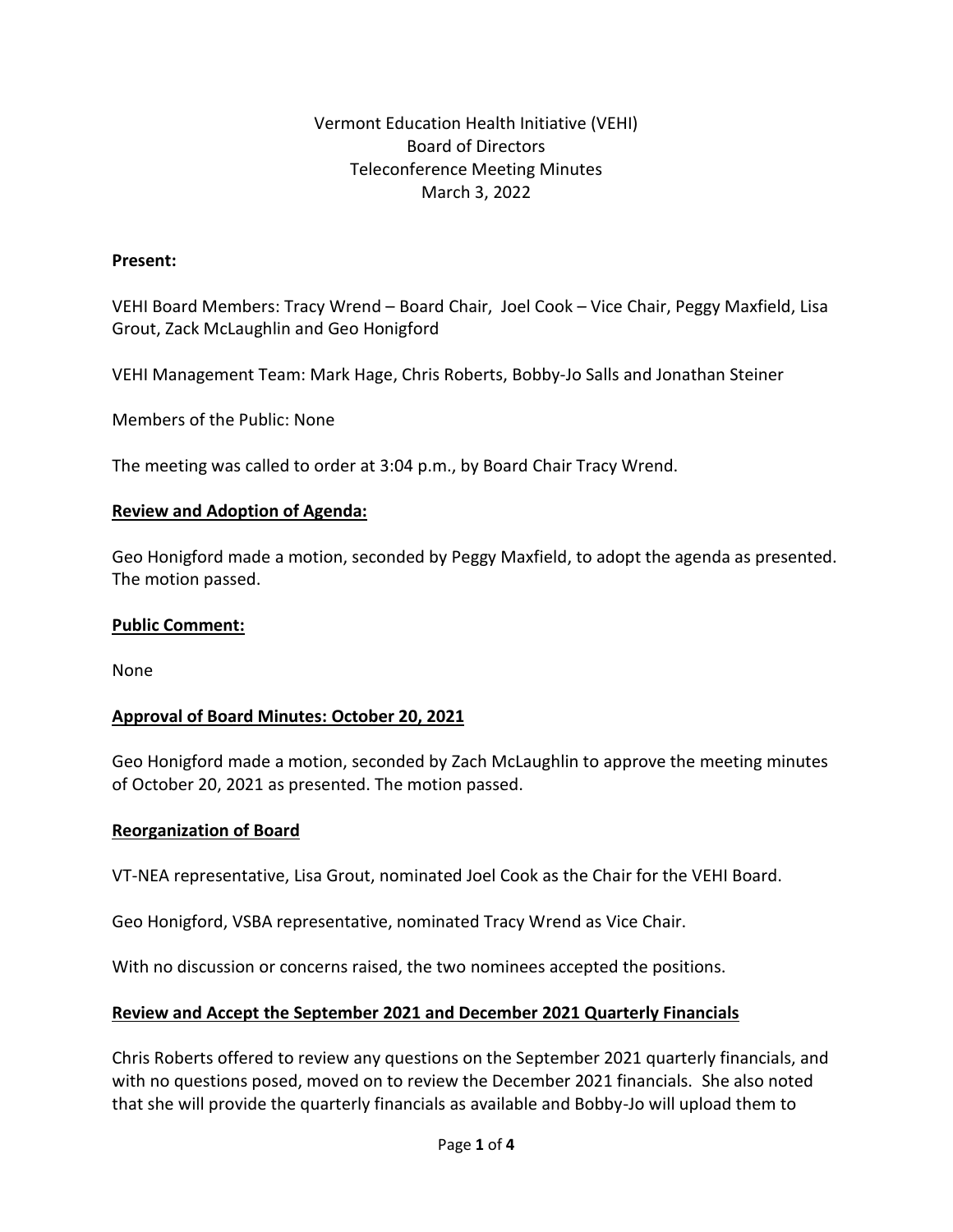Dropbox and notify the board when available. Chris noted the status of the financials at the end of 2021, pointing to the net position and budget to actual. Chris also noted the assistance of the Market in the current results, warning that it could change based on the volatility in the world (Russia invading Ukraine) effecting the Market today.

Geo Honigford made a motion, seconded by Peggy Maxfield, to accept the two quarterly financials as presented. The motion passed.

## **Review and Accept Investment Performance Report**

Chris Roberts reviewed the Investment Performance report, reviewing the different types of classes that VEHI has (Class A being a checking account with Peoples Bank and Class B being stocks and bonds with Vanguard), again noting the favorable market in the past year.

Zach McLaughlin made a motion, seconded by Tracy Wrend to accept the Investment Performance Report as presented. The motion passed.

# **Review and Accept Investment Policy Revision**

Chris Roberts reviewed the current Investment Policy with stocks at 75% and equities at 25%, and as these numbers moved through market activity, money would be shifted to return to the 75/25% split. Chris requested a revision to the language, to allow a less abrupt movement upon change to the market. Her initial change was subsequently updated by a suggestion of Joel to update the language in the policy to read:

*Asset portfolio allocation target will be 25% equities and 75% bonds. If the actual portfolio allocation changes from this target by more than 10% for two consecutive quarterly statement cycles, VEHI will rebalance its portfolio by going half way back to target every 30 days until balances fall within the target range.*

Lisa Grout made a motion, seconded by Tracy Wrend to accept the Investment Policy Revision as presented (and noted above). The motion passed.

### **Annual Review of Code of Ethics Policy and Conflict of Interest Policy**

The newly appointed Chair, Joel Cook, asked if there was any question about the Code of Ethics. No questions were raised.

The Conflict of Interest Policy was reviewed and it was noted that Bobby-Jo Salls would send out the Conflict of Interest Disclosure Statement after the meeting for the board members to sign. Joel Cook noted some language within the implementation section that he asked to review further, to either clarify or remove. Joel noted that he would review the policy offline and provide suggestions to be reviewed at a later date.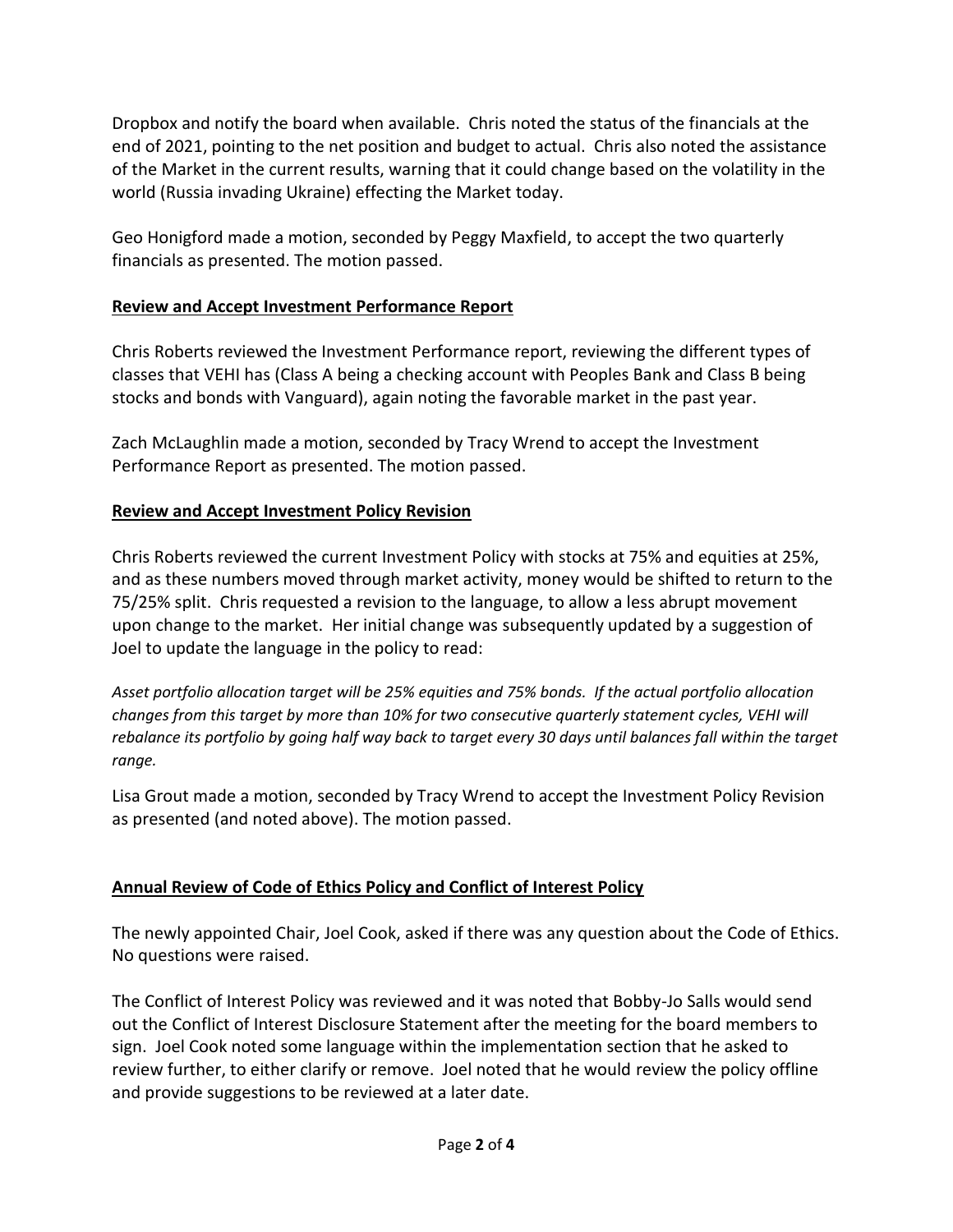# **Review of VT-NEA Quarterly Report**

Mark Hage began by stating that he would be completing his reports at the end of each quarter, instead of trying to align with board meetings to avoid any confusion. He offered to answer any questions on the last report provided.

Geo Honigford asked about Medicare Advantage (MA) and Mark gave a brief explanation of the plan and its relationship with VEHI and VSTRS, and then referred to later more detailed discussion coming up in the management update.

Lisa Grout asked about Mark's reported research with the so-called "Montana Initiative" and Mark explained the work and research he has been doing regarding a project that happened in the state of Montana, where the state employees' representatives negotiated directly with hospitals and found savings. Mark noted that the VEHI management team is also scheduled to review findings of the Vermont State Auditor, Doug Hoffer and his associate, who have been doing similar research. Bobby-Jo noted that she and Jon agreed to meet with Hoffer, however the research by the team was still very early, the initiative has yet to be replicated successfully elsewhere and is yet to be known if similar savings could be seen in VT.

Tracy Wrend thanked Mark and the VEHI team to the work noted in Mark's report and in the management update attachment showing the member education work. She also asked that any presentations funded by VEHI be open to all. Mark noted that the retirement workshops are funded by VT-NEA.

### **Management Updates**

Mark Hage, reviewed the transition to the Vermont Blue Advantage for retirees eligible for Medicare and reviewed the issue that caused approximately 1,000 members to stay with VEHI/VSTRS Plan to avoid losing their individual Part D Plan. Mark explained that VBA requested a waiver of CMS to allow members to have a Group Medicare Advantage Plan (with VBA) and have an individual Part D plan. On or around November 17, 2021 VBA received a denial for the waiver request and VSTRS members with VSTRS 65 would have lost their Part D plan if they were to move them to VBA for 1/1/22. VEHI/VSTRS and BCBSVT worked to retain the current coverage as is to avoid member disruption, including securing DFR permission. BCBSVT and VBA continue to work on providing coverage to the remaining VSTRS 65 members to VBA.

Citing a response from the conversation at the August 24, 2021 board meeting, Bobby-Jo reviewed the work that was done by the VEHI team to provide a tool to employees in the fall of 2020 for employee education to assist in helping employees understand their new out-ofpocket funding set forth by the arbitrators decision in the Statewide Bargaining negotiations.